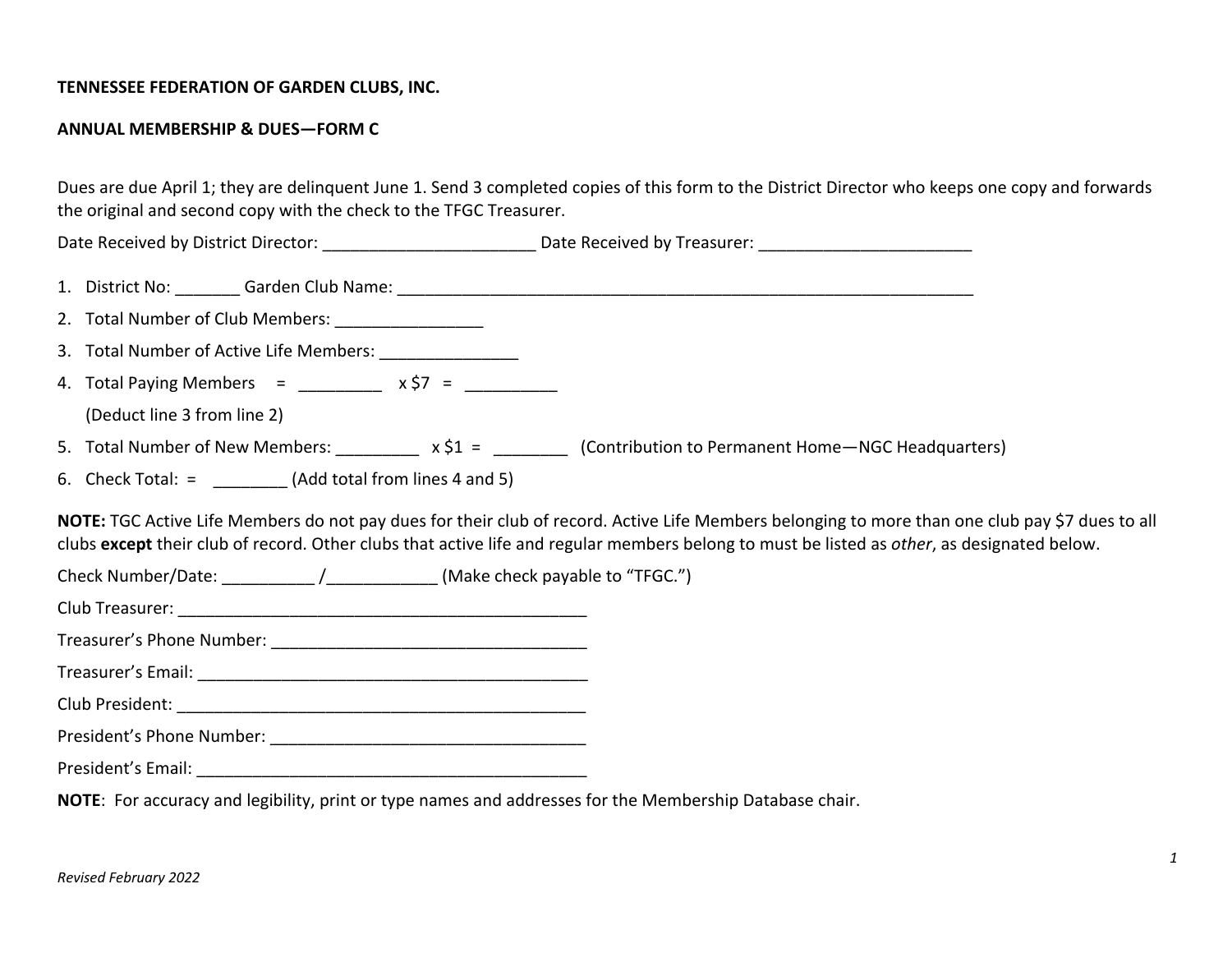List all current members in alphabetical order by last name. In the space to the left of each name, enter the following codes:

**C** = indicates any change in address, name, etc.

**D** = indicates any members who have been dropped from the club.

**L** = indicates a TFGC Active Life Member.

**M** = indicates any members from the previous year who are deceased and will be added to the TGC Memorial.

**N** = indicates a new member who has not been previously reported.

In the **Other Clubs** column, enter the name of any other TFGC club that the member belongs to.

| Code | <b>Last Name</b> | <b>First Name</b> | <b>Address</b> | <b>City</b> | <b>ST</b> | <b>ZIP</b> | <b>Email &amp; Phone No.</b> | <b>Other Clubs</b> |
|------|------------------|-------------------|----------------|-------------|-----------|------------|------------------------------|--------------------|
|      |                  |                   |                |             |           |            |                              |                    |
|      |                  |                   |                |             |           |            |                              |                    |
|      |                  |                   |                |             |           |            |                              |                    |
|      |                  |                   |                |             |           |            |                              |                    |
|      |                  |                   |                |             |           |            |                              |                    |
|      |                  |                   |                |             |           |            |                              |                    |
|      |                  |                   |                |             |           |            |                              |                    |
|      |                  |                   |                |             |           |            |                              |                    |
|      |                  |                   |                |             |           |            |                              |                    |